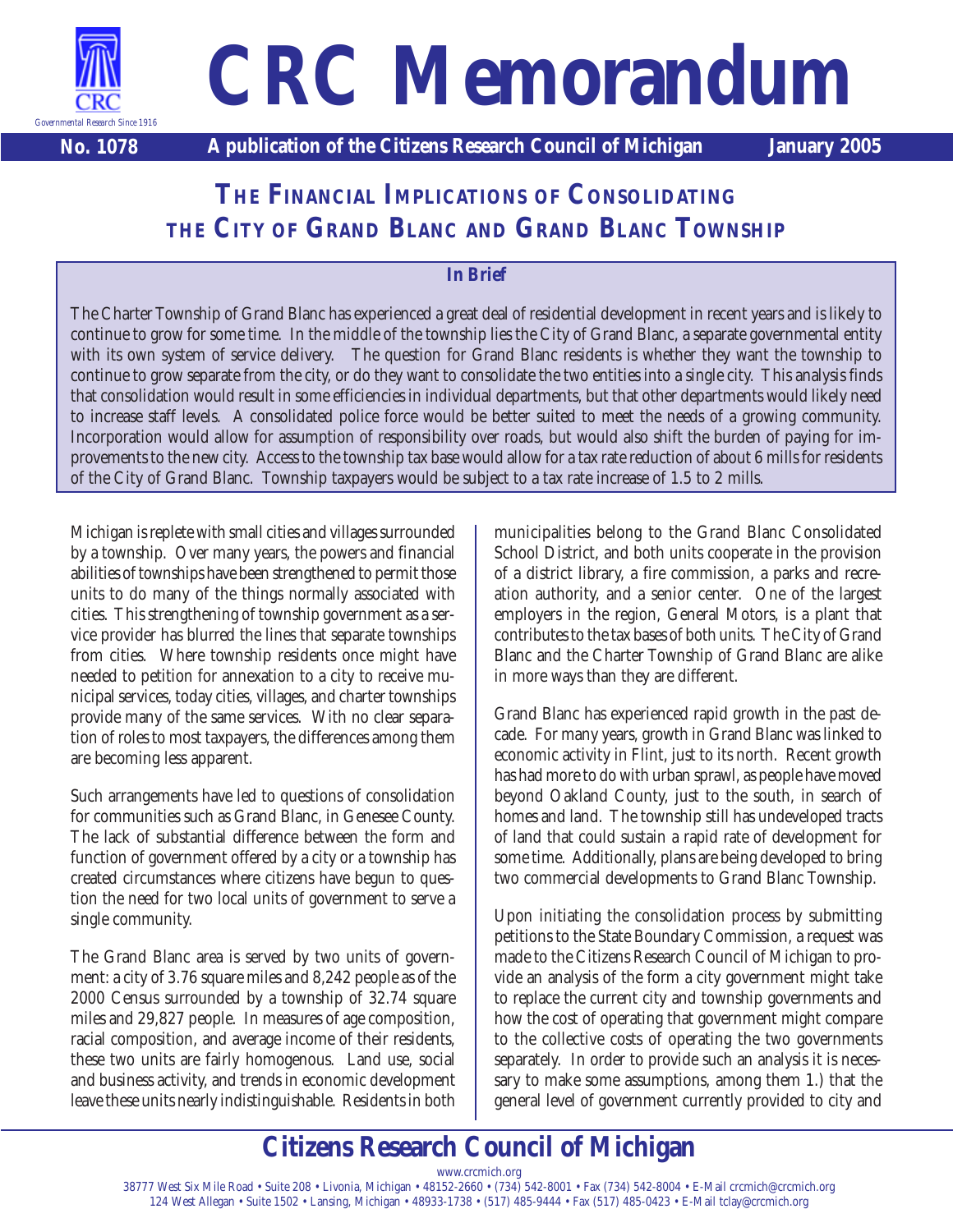township residents is desirable to continue in a new city; 2.) that a councilmanager form of government would be the form preferred by a city charter commission; 3.) that governmental functions provided external to the two governments – such as fire protection, library, and parks and recreation – would continue to operate external to the city government or be brought into city government at the same cost; and 4.) that a transfer in jurisdiction of roads could be negotiated with the Genesee County Road

General government refers to the policy-making and general overhead operations of city and township government. General government activities revolve around developing public policy and then implementing that policy. For purposes of this analysis, public safety and maintenance of public infrastructure are analyzed separately because they are major cost drivers for local governments and are likely to play key roles in decisions on consolidation.

**Legislative Bodies.** The City of Grand Blanc has a 6-member City Council that holds the legislative and policymaking powers of the City. Grand Blanc Township's 7-member Board of Trustees is vested with the legislative and policy-making powers of the charter township. The township supervisor, treasurer, and clerk serve dual roles as administrative officers and legislative board members. The peer cities have city councils that range in size from 5 to 7 members. Three of the four employ a councilmanager form of government, with Kentwood using a strong mayor form.

For this analysis, it is assumed that the

Commission similar in composition to townships in other counties that have incorporated in whole, with the road commissions continuing to maintain major roads. Finally, it can be expected that for the first few years after consolidation the cost of operating local government would be higher than is currently the case, but decisions would be made on the long-term cost of providing local government and on the costs that could be expected absent consolidation.

#### **General Government**

new city would employ a 7-member city council and adopt a council-manager form of government. That decision would rest with a charter commission that could be assembled to draft a city charter and with the electorate in deciding whether to adopt the proposed charter. Estimating the cost savings of a single 7-member council relative to a 6-member city council and a 7-member township board is difficult. Although the township supervisor, treasurer, and clerk are members of the township board, their salaries are associated with the functions of government they oversee. Without a detailed time-cost analysis, it would be difficult to determine what percentage of their salaries is legislative in nature and what percentage is administrative. It is safe to assume that consolidation would result in a legislative cost saving.

**City Manager.** The direction and supervision of the City is controlled by the city manager, subject to council approval. In the township, this responsibility lies with the township supervisor, subject to trustees' approval. While these roles have some differences, they share many respon-

#### **Peer Cities**

To better understand how municipalities the size of a consolidated Grand Blanc have structured their governments, four peer cities were chosen for review: Kentwood, Kent County; Midland, Bay and Midland Counties; Novi, Oakland County; and Portage, Kalamazoo County. Each of these municipalities has a large geographical area by Michigan standards and is close to the estimated combined 2002 population of Grand Blanc City and Township (40,786). These municipalities serve as a basis in assuming the size of a bureaucracy in each department and provide a per capita expenditure amount for purposes of assuming the cost of each department.

sibilities. Generally, these officials are responsible for preparing annual budget requests, administering the budget under policies formulated by the council/board, hiring staff, and directing the day-to-day operations of their units.

Collectively, the City and Township employ 5 full-time equivalent (FTE) employees in functions associated with the manager's and supervisor's offices. This compares with the 4.75 FTE average for the comparison cities. While consolidation would allow for the elimination of one of these duplicative supervisory positions, the increased workload associated with operation of a city of more than 40,000 people would warrant an assistant city manager. No real savings can be assumed for the manager's/supervisor's office as a result of consolidation.

**Clerk.** Both the City and Township have the office of clerk, with the City clerk appointed and the Township clerk elected. In both units, the clerks have responsibility over records and elections as well as some financial responsibilities.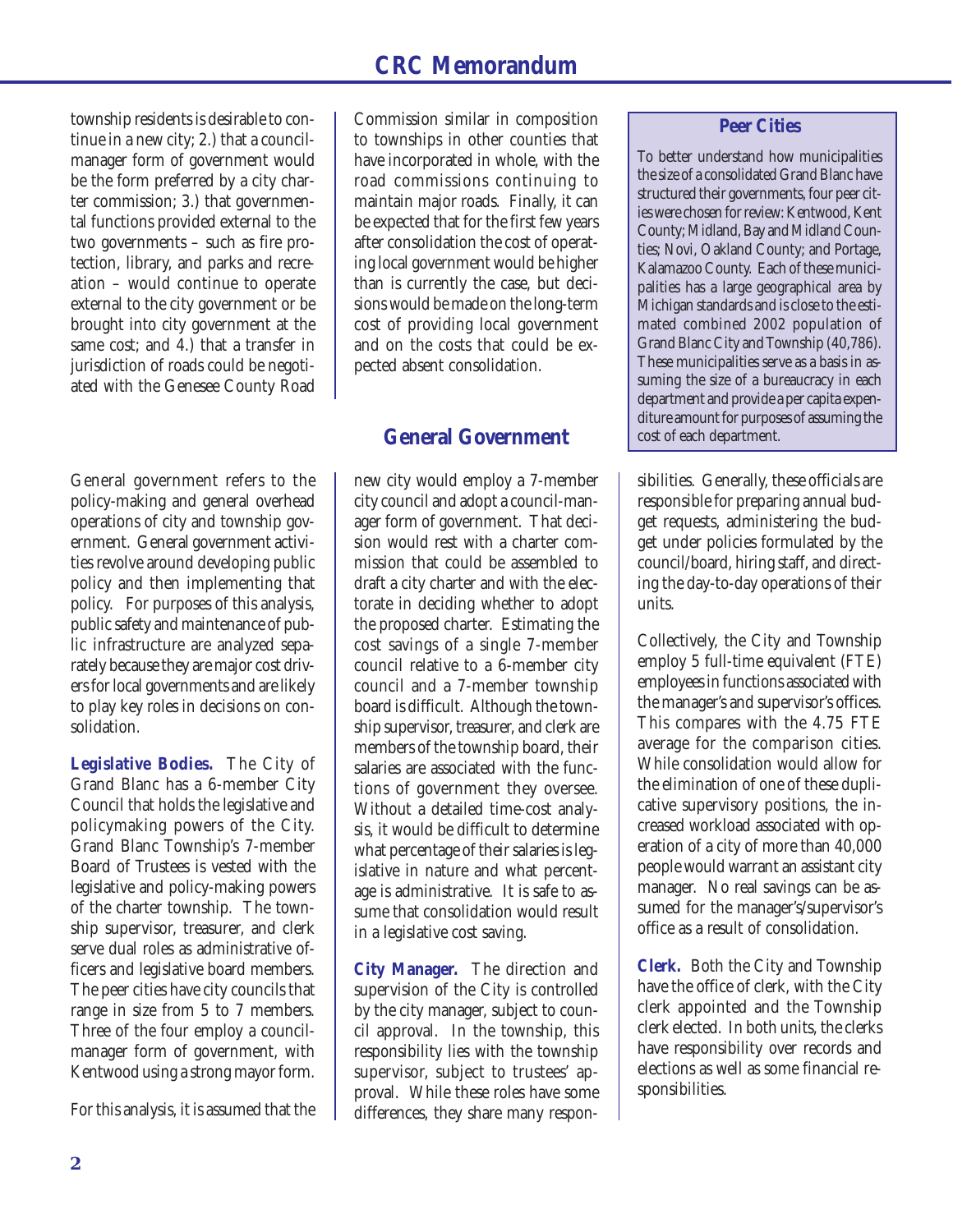| Table 1: Full-Time Equivalent Employees and Expenditure Data    |                                    |                       |                          |                             |                             |  |
|-----------------------------------------------------------------|------------------------------------|-----------------------|--------------------------|-----------------------------|-----------------------------|--|
|                                                                 |                                    |                       |                          | Comparable                  |                             |  |
|                                                                 | <b>Grand Blanc</b>                 | <b>Grand Blanc</b>    | <b>Total of</b>          | <b>Cities</b>               | <b>Assumption for</b>       |  |
|                                                                 | <b>City</b>                        | <b>Township</b>       | <b>Both Units</b>        | <u>(Average)</u>            | <b>Consolidated City</b>    |  |
| <b>Legislative Body</b><br><b>Council/Board Members</b>         | 6.00                               | 7.00                  | 13.00                    | 6.25                        | 7.00                        |  |
| FY03 Expenditures                                               | \$73,828                           | \$119,619             | \$193,447                | \$28,358                    | \$100,000                   |  |
| Per Capita Expenditures                                         | \$9.13                             | \$3.66                | \$4.74                   | \$0.63                      | \$2.45                      |  |
| Mayor/Manager/Supervisor's Office                               |                                    |                       |                          |                             |                             |  |
| Full-Time Equivalents (FTEs)<br>FY03 Expenditures               | 3.00<br>\$129,130                  | 2.00<br>\$124,784     | 5.00<br>\$253,914        | 4.75<br>\$484,831           | 4.00<br>\$250,000           |  |
| Per Capita Expenditures                                         | \$15.97                            | \$3.82                | \$6.23                   | \$10.82                     | \$6.13                      |  |
| <b>General Office</b>                                           |                                    |                       |                          |                             |                             |  |
| <b>FY03 Expenditures</b>                                        | \$235,713                          | \$160,349             | \$396,062                | \$836,184                   | \$200,000                   |  |
| Per Capita Expenditures                                         | \$29.14                            | \$4.90                | \$9.71                   | \$18.66                     | \$4.90                      |  |
| <b>Clerk's Office</b><br>Full-Time Equivalents (FTEs)           | 0.50                               | 3.50                  | 4.00                     | 4.50                        | 4.00                        |  |
| FY03 Expenditures                                               | \$93,951                           | \$256,339             | \$350,290                | \$342,062                   | \$326,288                   |  |
| Per Capita Expenditures                                         | \$11.62                            | \$7.84                | \$8.59                   | \$7.63                      | \$8.00                      |  |
| <b>Elections Budget</b>                                         |                                    |                       |                          |                             |                             |  |
| FY03 Expenditures                                               | \$7,344<br>\$1.18                  | \$3,878<br>$S$ 0.15   | \$11,222<br>\$0.36       | \$76,428<br>\$2.52          | \$11,222<br>\$0.36          |  |
| <b>Expenditures Per Voter</b><br><b>Treasurer's Office*</b>     |                                    |                       |                          |                             |                             |  |
| <b>Full-Time Equivalents (FTEs)</b>                             | 1.00                               | 4.50                  | 5.50                     | 3.75                        | 6.00                        |  |
| <b>FY03</b> Expenditures                                        | \$24,873                           | \$216.102             | \$240,975                | \$255,594                   | \$244,716                   |  |
| Per Capita Expenditures                                         | 3.08<br>S                          | $\mathsf{S}$<br>6.61  | $\mathcal{S}$<br>5.91    | $\mathsf{S}$<br>5.62        | \$6.00                      |  |
| <b>Finance Department**</b><br>Full-Time Equivalents (FTEs)     | 1.50                               | 3.00                  | 4.50                     | 8.63                        | 6.00                        |  |
| FY03 Expenditures                                               | $S -$                              | \$426,000             | \$426,000                | \$550,378                   | \$489,432                   |  |
| Per Capita Expenditures                                         | $S -$                              | \$<br>13.03           | $\mathsf{S}$<br>10.44    | \$12.28                     | \$12.00                     |  |
| <b>Information Technology Department</b>                        |                                    |                       |                          |                             |                             |  |
| Full-Time Equivalents (FTEs)                                    |                                    | 4.00                  | 4.00                     | 2.25                        | 4.00                        |  |
| FY03 Expenditures                                               | $\boldsymbol{\mathsf{S}}$<br>$S -$ | \$290,000<br>\$8.87   | \$290,000<br>\$7.11      | \$416,052<br>\$9.29         | \$290,000                   |  |
| Per Capita Expenditures<br><b>Planning/Zoning Department***</b> |                                    |                       |                          |                             | \$7.11                      |  |
| Full-Time Equivalents (FTEs)                                    | 1.00                               | 5.00                  | 6.00                     | 6.50                        | 6.00                        |  |
| FY03 Expenditures                                               |                                    | \$400,000             | \$400,000                | \$529,188                   | \$482,091                   |  |
| Per Capita Expenditures                                         |                                    | \$<br>12.23           |                          | 11.82<br>$\mathcal{S}$      | \$11.82                     |  |
| <b>Assessing Department</b><br>Full-Time Equivalents (FTEs)     | 0.50                               | 5.50                  | 6.00                     | 6.38                        | 6.00                        |  |
| FY03 Expenditures                                               | \$36.716                           | \$379,819             | \$416,535                | \$478,228                   | \$435,187                   |  |
| Per Capita Expenditures                                         | 4.54<br><sup>S</sup>               | \$11.62               | \$<br>10.21              | \$<br>10.67                 | \$10.67                     |  |
| Personnel Department****                                        |                                    |                       |                          |                             |                             |  |
| Full-Time Equivalents (FTEs)                                    | 1.00                               |                       | 1.00                     | 3.40                        | 3.00                        |  |
| FY03 Expenditures<br><b>Expenditures per FTEs</b>               | \$45,446<br>\$1,165.28             | $S -$<br>$\mathsf{S}$ | \$45,446<br>\$<br>303.99 | \$498,321<br>2,992.74<br>\$ | \$363,716<br>\$<br>2,884.47 |  |
| <b>Legal Services</b>                                           |                                    |                       |                          |                             |                             |  |
| Full-Time Equivalents (FTEs)                                    | 0.50                               | 1.50                  | 2.00                     | 1.50                        | 1.50                        |  |
| FY03 Expenditures                                               |                                    | \$199,529             | \$199,529                | \$284,235                   | \$258,583                   |  |
| Per Capita Expenditures<br><b>Police Department</b>             |                                    | $\mathcal{S}$<br>6.10 | \$4.89                   | 6.34<br>$\mathsf{S}^-$      | \$6.34                      |  |
| Full-Time Equivalents (FTEs)                                    | 22.00                              | 59.00                 | 81.00                    | 72.25                       | 74.00                       |  |
| FY03 Expenditures                                               | \$1,905,705                        | \$4,175,542           | \$6,081,247              | 6,864,029<br>$\mathcal{S}$  | \$5,400,000                 |  |
| Per Capita Expenditures                                         | \$235.62                           | \$127.70              | \$149.10                 | \$153.19                    | \$132.40                    |  |
| <b>Building Department</b>                                      |                                    |                       |                          |                             |                             |  |
| Full-Time Equivalents (FTEs)<br>FY03 Expenditures               | 0.50<br>\$88,794                   | 5.00<br>\$639,606     | 5.50<br>\$728,400        | 9.30<br>\$781,502           | 5.00<br>\$640,000           |  |
| Per Capita Expenditures                                         | $\mathsf{S}$<br>10.98              | \$19.56               | $\mathsf{S}$<br>17.86    | \$17.44                     | \$15.69                     |  |
| Dept. of Public Works and Services*****                         |                                    |                       |                          |                             |                             |  |
| Full-Time Equivalents (FTEs)                                    | 7.00                               | 19.00                 | 26.00                    | 41.80                       | 30.00                       |  |
| FY03 Expenditures                                               | \$915,524                          | \$1,231,268           | \$2,146,792              | \$1,201,074                 | \$2,500,000                 |  |
| Per Capita Expenditures<br><b>Building and Grounds</b>          | \$113.20                           | \$37.66               | \$52.64                  | \$26.81                     | \$61.30                     |  |
| FY03 Expenditures                                               | \$587,597                          | \$161,139             | \$748,736                | \$569,655                   | \$518,390                   |  |
| Per Capita Expenditures                                         | \$72.65                            | \$4.93                | \$18.36                  | \$12.71                     | \$12.71                     |  |
| <b>Total</b>                                                    |                                    |                       |                          |                             |                             |  |
| Full-Time Equivalents (excludes Legislative Body)               | 39.00<br>\$4,144,621               | 112.00<br>\$8,783,974 | 149.50<br>\$12,928,595   | 166.51<br>\$14,196,119      | 149.00<br>\$12,506,467      |  |
| FY03 Expenditures<br>Per Capita Expenditures                    | \$512.44                           | 268.64<br>S           | S.<br>316.99             | \$316.84                    | \$306.64                    |  |
|                                                                 |                                    |                       |                          |                             |                             |  |

\* Midland's expenditures excluded because it did not have itemized treasury expenditures (these expenditures were included in the clerk's budget in FY03). The comparable cities' average population excluding Midland is 45,486.

\*\* Grand Blanc City's finance expenditures are included in the clerk's expenditures. The city clerk is counted as 0.5 FTE clerk and 0.5 FTE finance director.

\*\*\* Portage's expenditures and FTEs are excluded because they were not itemized and comparable. The comparable cities' average population excluding Portage is 44,775.

\*\*\*\* Includes department and benefits/pension administration expenditures. \*\*\*\*\* Includes DPW and Engineering in the comparison cities.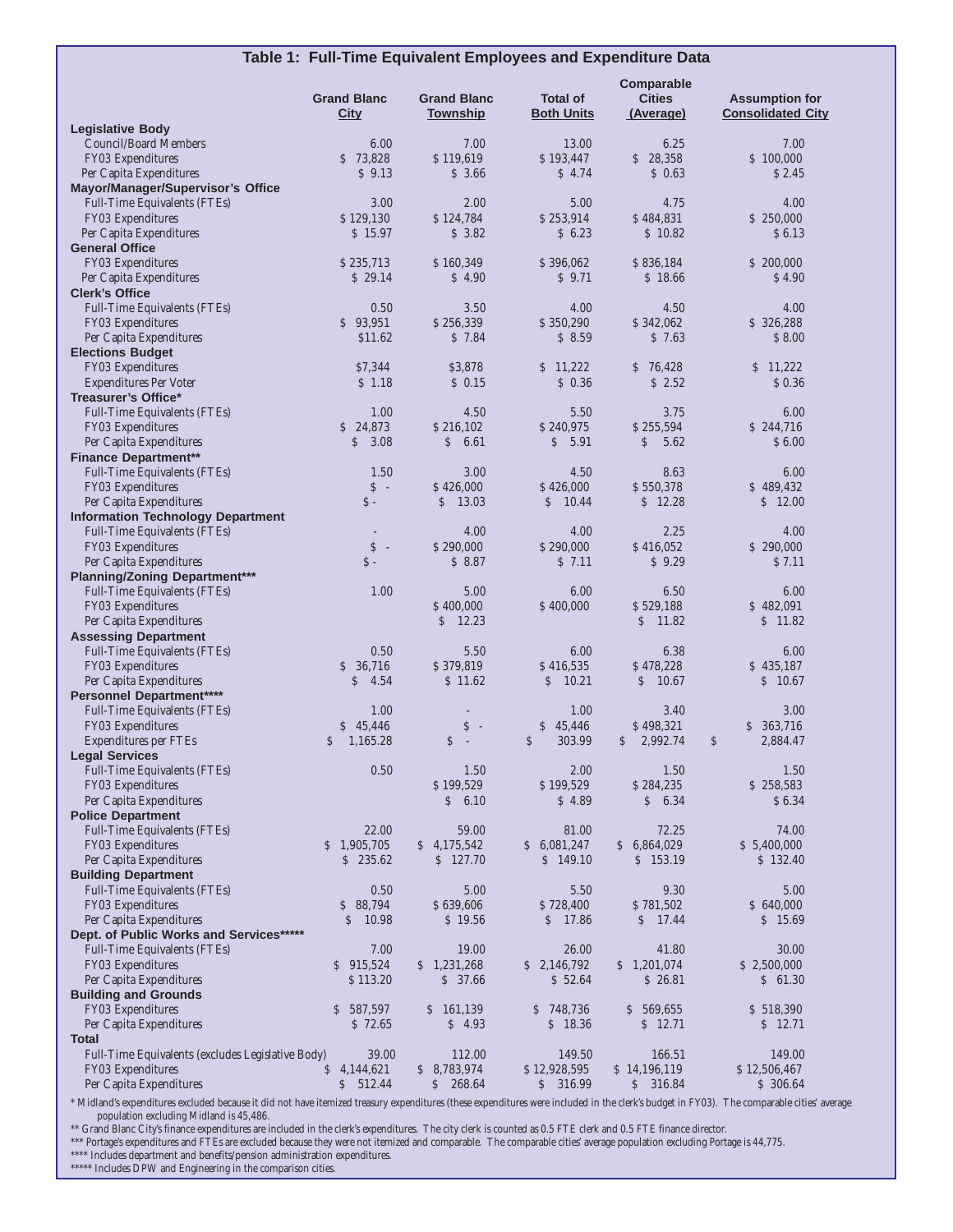All of the comparison cities have an office of clerk, with that official directly elected in the City of Kentwood. The staff needed to man the clerk's offices in these cities range from 3 to 6 FTEs, with an average of 4.5 FTEs including the clerk. The City and Township currently employ a total of 4 FTEs, and it is assumed that 4 FTEs would be necessary to perform these functions in a consolidated city.

Because Grand Blanc City and Township are on different elections schedules, as are the comparison cities, analysis of the costs associated with elections is difficult. It is assumed, however, that the cost of conducting an election lies in the expense of staffing and equipping precincts and that those costs are driven by the number of electors participating in any election. Consolidation will not change the number of electors and need not alter the number of precincts. It cannot be assumed that consolidation will significantly alter the cost of conducting elections.

**Treasurer.** Both the City and Township have an office of treasurer, with the City treasurer appointed and the Township treasurer directly elected. The primary duties of treasurers include receiving and taking charge of all monies and reporting on the receipt of all amounts received.

Three of the comparison cities have a city treasurer, ranging in size from 3 to 6 FTEs in their treasury departments. The City of Portage does not have a separate treasury department; the treasury function is included within the finance department. The City and Township employ a total of 5.5 FTEs in their treasury functions. It is assumed that consolidation could result in a slight increase in staffing levels, as an additional deputy treasurer would be necessary for managing the funds of the city. Assumed changes in costs for the treasury function might be somewhat misleading due to the small level of expenditures on this function reported by the City.

**Finance.** The city clerk is responsible for managing the finances of the City of Grand Blanc. Grand Blanc Township has grown to a level that it now has a separate finance department and director. These officials are responsible for managing accounts receivable, accounts payable, employee benefit plans, purchasing, and utility billing. (The Township budgets for its information technology functions within its finance department. These costs are isolated in their own budget for purposes of this analysis.)

The finance departments are an important function in the comparison cities. They are fairly large departments with high levels of expenditures. The comparison cities range in size from 6.5 to 10 FTEs with an average of 8.63 FTEs. The increased complexity in tracking finances, analyzing costs, and budgeting for future years leads to the assumption that the finance department would need to increase in size as a result of consolidation. While the City and Township of Grand Blanc collectively employ 4.5 FTEs, it is assumed that a consolidated city would need a staff of 6 FTEs. Creating a finance department sufficient in size to coordinate the activities of a city of 40,000 and growing will increase the cost of what the City and Township currently pay.

**Information Technology.** Grand Blanc Township budgets for its information technology (IT) services through the finance department. The City of Grand Blanc does not separate IT costs. The Township's IT de-

partment maintains computers, manages information systems, and maintains a geographic information system (GIS) analysis. With the rapid development being experienced in the township, GIS capacity enables the Township to better coordinate services.

The comparison cities employ a range of 1 to 4 FTEs in their IT departments, with an average of 2.25 FTEs. It is assumed that the staff employed by Grand Blanc Township to provide IT services would be sufficient to provide IT services to a consolidated city. The cost of operating the department is assumed to remain unchanged from what the Township current spends.

**Assessing.** Because property taxes are the primary source of revenues for local governments in Michigan, assessing is a function on which local units focus. Both the City and Township have separate assessing departments with responsibility for annually assessing the value of all taxable real and personal property in their jurisdictions.

Currently, the City and Township employ a total of 5.5 FTEs in their assessing departments. It is assumed that growth in the area will further increase the workload of this department. The comparison cities each employ 6 or 7 FTEs in their assessing departments and it is assumed that a consolidated city would require a staff of 6 FTEs to adequately perform the functions assigned to them. An increase in expenses can be expected with the slightly larger staffing level.

**Planning and Zoning.** Planning and zoning departments are responsible for land use planning and zoning and code enforcement to assure that orderly and safe construction, land use controls, and economic growth are taking place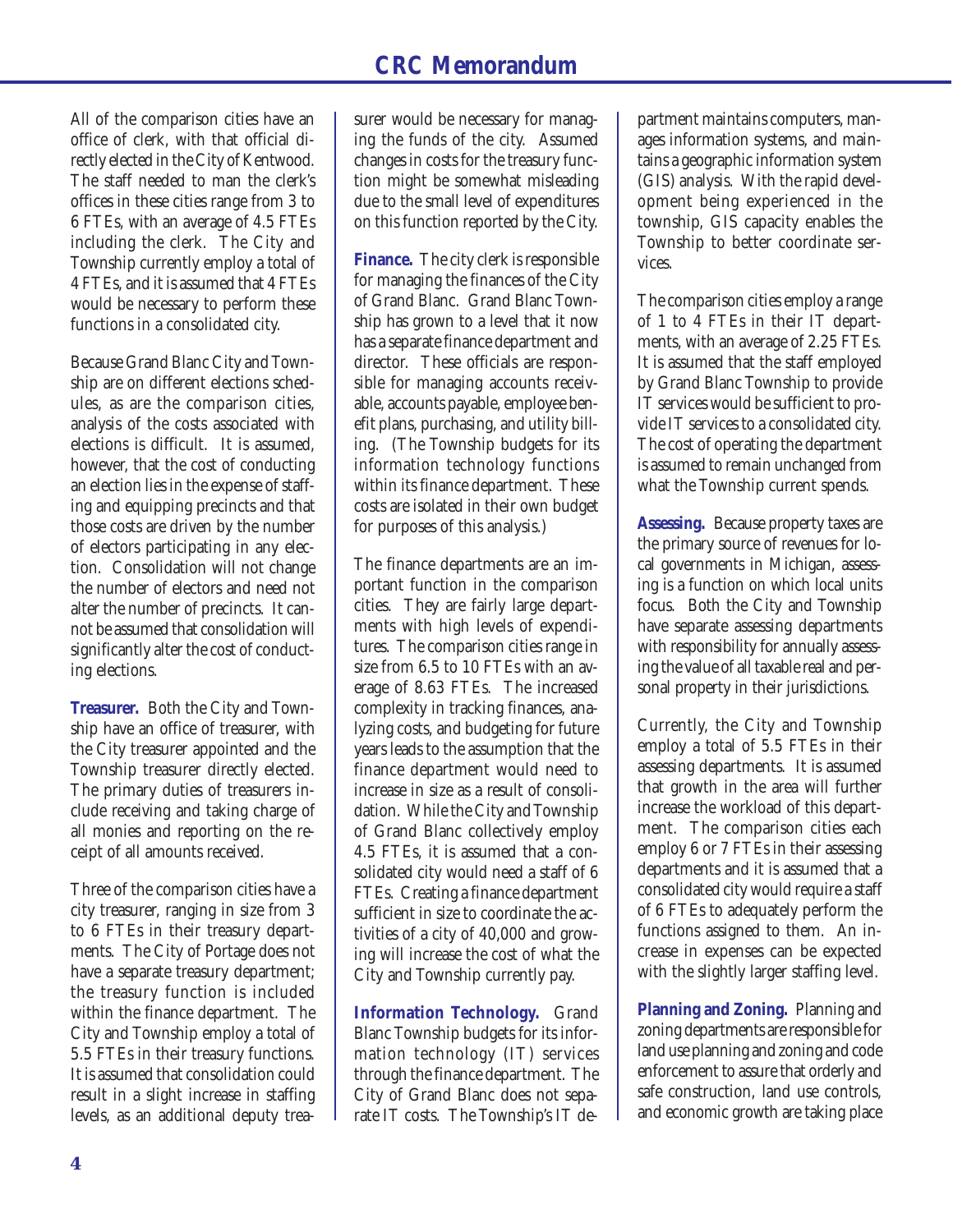within their jurisdictions. The City of Grand Blanc has a community and economic development department that coordinates all municipal functions related to land use, economic development, capital improvement, general development, and construction. Grand Blanc Township has a planning and zoning department.

The City and Township combine to employ 6 FTEs for this function. The comparison cities employ an average of 6.5 FTEs for planning and zoning (Portage's 18 FTEs were excluded from calculation as an outlier). These other cities also have departments for community development and neighborhood services that are not included in this total. It is assumed that a staff of 6 FTEs would be necessary to carry out this function in a consolidated city with no significant changes in the level of expenditures. Contracts with outside consultants as needed provide greater capacity to perform the planning tasks.

**Personnel.** Management of the personnel function is among the many responsibilities of the township supervisor. The city manager oversees a separate personnel department that is

One of the principal responsibilities of municipal government is to promote the health, safety and welfare of its citizens. In the urban context, public safety requires the performance of protective (police), preventive (fire), and regulatory (building inspection) services. The City of Grand Blanc and the Charter Township of Grand Blanc, individually and cooperatively, provide all three of these services.

**Police Protection.** Both the City of

responsible for the selection process of employees including screening, testing, interviewing, hiring, and orienting employees to the City of Grand Blanc.

The comparison cities employ personnel departments of 1 to 5 FTEs, with an average of 3.4. It is assumed that a consolidated city would need a personnel department of 3 FTEs. Identifying the cost savings for personnel is difficult because so much of the cost is imbedded in the township supervisor's office expenses.

**Legal Services.** Both the City and Township contract for legal representation with local attorneys familiar with municipal law. The comparison cities employ 1.5 FTEs for legal services: 1 attorney and a half-time position for a clerk. Legal services in a consolidated city could be met through the appointment of a single city attorney supported by a half-time clerk, with the city contracting for any additional or specialized legal service needs as they might arise. It should be advised, though, that legal service needs will be higher than normal for the first few years following consolidation. Therefore, the city may re-

#### **Public Safety**

Grand Blanc and Grand Blanc Township employ full-time police departments that operate 24 hours a day, 7 days a week.

The primary issue in police protection facing the Grand Blanc community is the increasing demands for police services that will be driven by both future residential and commercial developments. Residential development will increase the number of people living close to one another and interactquire the services of additional attorneys and expenditures may be higher than initially expected.

**Summary.** At some population threshold, local government officials lose their ability to serve multiple roles in the provision of local government services. The workload associated with each task requires a greater level of specialization, with positions designed to perform individual tasks as opposed to positions that perform multiple tasks as is often found in smaller units such as the City of Grand Blanc. While the creation of a single bureaucracy to serve a consolidated Grand Blanc population would create some efficiencies and economies of scale, these savings would be offset by increased specialization that would result in staffing and expenditure levels for a consolidated unit that are slightly higher than the aggregate of the City and Township individually. (See **Table 1**.) Grand Blanc Township already has experienced this phenomenon to a certain degree and can be expected to continue down that path as its staff size grows to serve the expanding population.

ing with each other. The effect on the Township Police Department of new developments is growth of the geographic space that must be patrolled. The Township also plans to add one million square feet of commercial space in two developments in the near future. Commercial development increases the daytime population in the community, increases the amount of traffic on community roads, and may attract shoplifters, car thieves, and others interested in crimi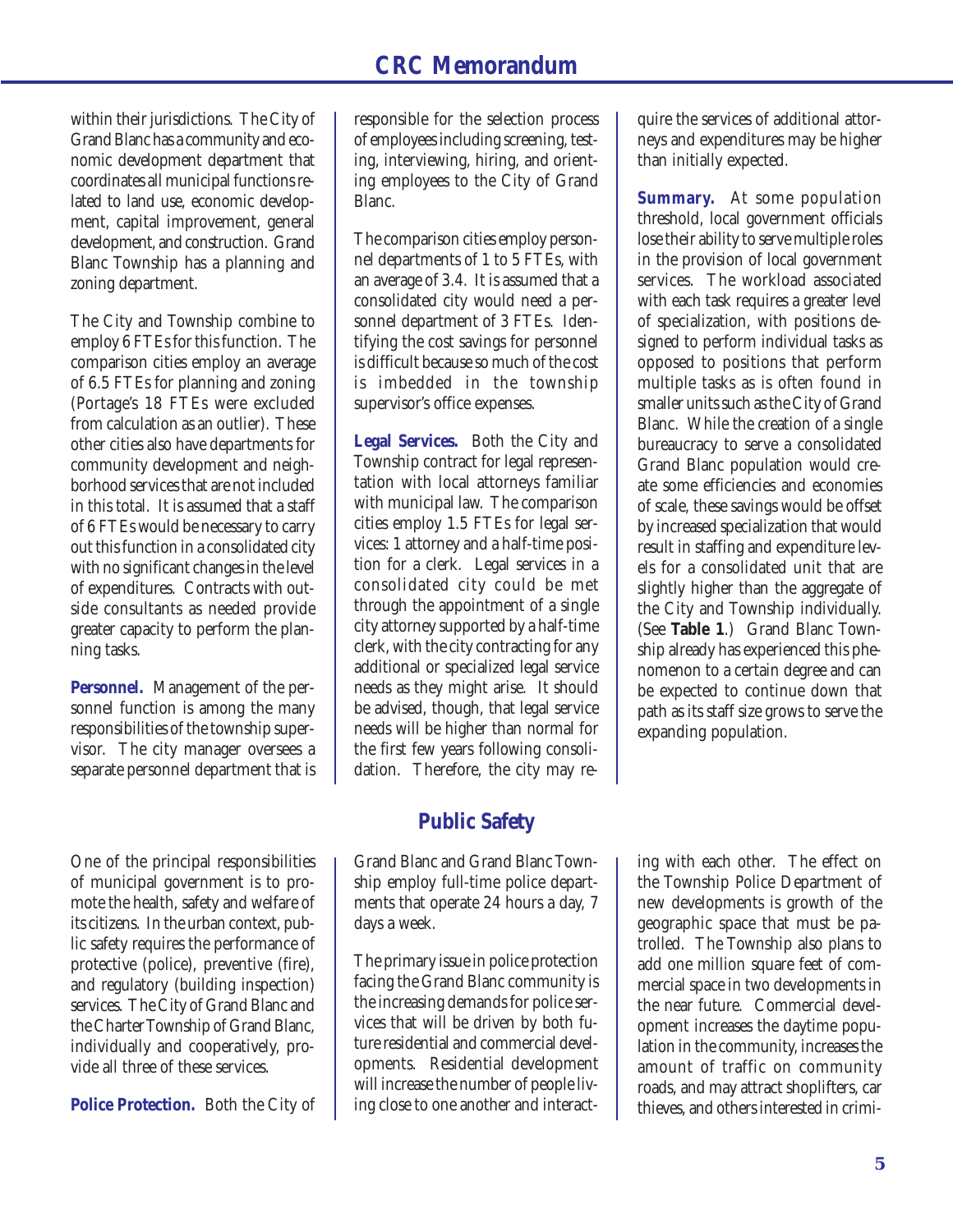nal activity. With these increasing demands, the Grand Blanc Township Police Department is likely to need to increase the size of its force. It is possible that future expansion of the township's tax base will help to defray the cost of a larger department. While most new development will occur in the Township, the road configurations in the Grand Blanc area and the proximity of the proposed developments to the City make it likely that the need for increased staffing levels will create budgetary pressures for the Grand Blanc City Police Department as well.

A secondary issue for the current police departments will be the need to provide opportunities for in-service training to maintain their status as accredited police departments. The Michigan Commission on Law Enforcement Standards will soon be releasing training standards to bring Michigan in line with 47 other states. These standards will require a minimum of 25 hours per year of in-service training for each officer. Over time, that minimum could increase to 40 or more hours per year. The ability of the Township to meet these requirements will be difficult but achievable given the current size of the department. While the City Police Department already is nationally accredited, it is likely that an increased workload and tightening budget will make it difficult to maintain that high level of excellence in the future.

Currently, the City of Grand Blanc has a police force of 22 employees, including 18 sworn officers. The City is tied into the county dispatch system, but does respond to non-emergency calls during daytime hours. The Charter Township of Grand Blanc has a police force of 52 employees, including 46 sworn officers. The Township operates its own dispatch system. The comparison cities have police departments ranging in size from 52 to 96 employees, with the number of sworn officers ranging from 50 to 86.

Consolidation of the City and Township police departments would allow for the creation of a department better organized to meet the needs of a growing community. As several of the peer cities have done, the department could be divided into a patrol division and a services division. All patrol officers presently employed by the two departments could be retained to staff the patrol division. The detectives presently employed by the Township could be retained to staff the detective bureau. All sergeants presently employed by the two departments could be retained to oversee the patrol division and detective bureau. The number of command officers overseeing the department and the two divisions could be reduced from the current 9 officers to 5 with the following configuration: a chief, deputy chief, captain of patrol division, captain of services division, and a training officer.

If policymakers in a new city feel it is necessary to maintain local dispatch services, current employees can be retained to continue that practice. Under strained financial circumstances, locally provided dispatch services would be seen as a duplication of efforts provided by Genesee County.

It would be advisable to retain the service officers currently employed by the City to perform tasks for which a uniformed officer is not necessary. Likewise, administrative assistants could be retained as necessary to assist with the administrative tasks necessary in operating a police department.

Changes of this nature can be expected

to reduce the cost of police protection by 10 to 15 percent, depending on the changes that are implemented. Greater savings would result from utilization of the county dispatch system.

**Fire Prevention.** The City of Grand Blanc and the Charter Township of Grand Blanc jointly provide fire prevention services through the Grand Blanc Fire Commission. The Commission operates a volunteer fire department that is overseen by a 5-member body composed of two elected officials, one each from the City and Township; two appointed representatives, one each from the City and Township; and an at-large member. While consolidation may lead to making fire prevention a city service, it could continue to operate as an independent commission. Under either circumstance, it should be assumed that the cost or staffing would not change due to consolidation.

**Building Inspection.** Building inspection is normally a function performed by the State of Michigan. However, local governments may opt to provide building inspection as a municipal function. Grand Blanc Township has chosen to provide inspections in this manner. The pace of growth has been significant to motivate Township leaders to contract directly for inspectors to meet the needs of developers within their boundaries.

Grand Blanc Township has several contracts to provide electrical, plumbing, and mechanical inspections as is necessary before a new home owner may obtain a license to occupy a new home. Grand Blanc Township staff is involved in coordinating inspections and communicating with inspectors as needed.

The revenues the Township receives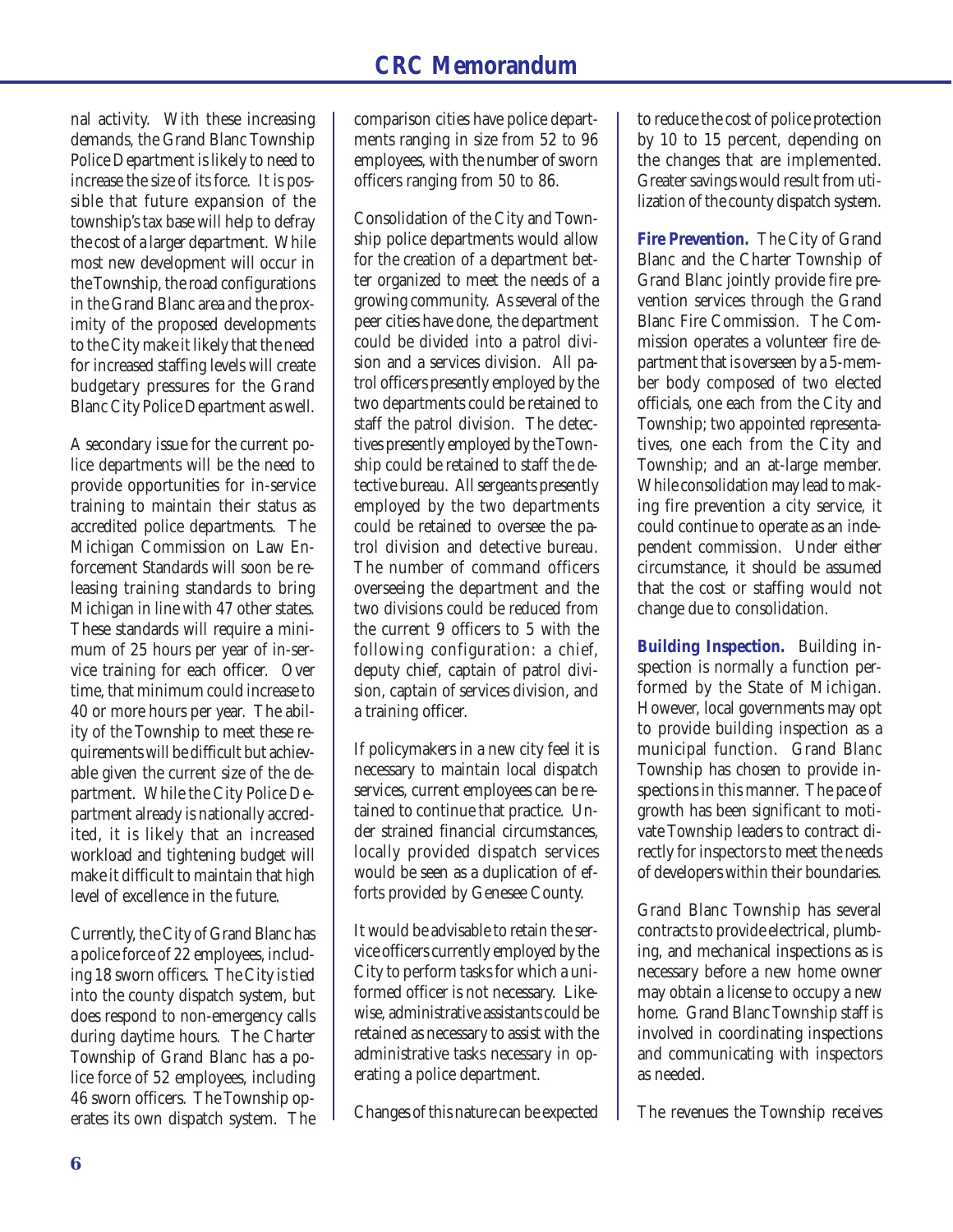for inspections and the expenditures made on inspections are entirely related to the pace of development. The

Provision and maintenance of public infrastructure is one of the major cost drivers for government. For the Grand Blanc area, public infrastructure includes water and sewer systems, roads, and care for all other municipal buildings and land that would transfer from the City and Township to a consolidated city. Much of the financing for public infrastructure is considered special revenue, with the monies received – state highway funding, water funds, mosquito control millage, etc. – reserved solely for the function intended.

**Water and Sewer.** The City of Grand Blanc and the Charter Township of Grand Blanc are served by separate water systems. The City maintains wells to provide water to city residents. As recently as 2002, city voters approved a bond issuance for water improvement projects. Grand Blanc Township contracts with Genesee County Water and Waste, a division of the Genesee County Drain Commission, which provides water from the Detroit Water Department.

In 2001, the Township signed a 30 year contract with Genesee County Water and Waste. That contract obliged Water and Waste to make improvements to the water infrastructure in the Township. Provisos in that contract would transfer township customers to a new contract should the Township incorporate on its own, consolidate with another unit, or become annexed.

It would remain a question for

same may be expected for a consolidated city. There are no real savings

#### **Public Infrastructure**

policymakers in a consolidated city whether to continue with two water systems or to unite in a single system. Representatives of Genesee County Water and Waste indicate that current interconnects in the water system would allow the County to provide water to parcels currently served by the City wells with little transition cost. Alternatively, a consolidated city could continue to be served by two water systems.

Waste water is handled in two different ways. Storm sewers are installed, owned, and maintained by the Genesee County Drain Commission. City and Township property owners pay special assessments to finance storm sewer costs. Sanitary sewers are installed, owned, and maintained by the City and Township. Sanitary sewers are available to all parcels in the City and nearly all parcels in the Township. Sewer lines collect waste to be sent to the Genesee County treatment plant in Montrose.

City and Township public works staff are responsible for maintenance of the sewer lines and all appurtenances. Consolidation could reduce the amount of DPW staff needed to operate the water system if all parcels were transferred to the County system. Otherwise, the staff needed to keep the water and sewer systems operating properly will be driven by the size of the system more than the population of the unit. The Grand Blanc community will have the same number of miles of water and sewer lines with or without consolidation.

to be garnered from consolidation relative to building inspections.

**Roads.** Townships may assume jurisdiction over roads within their boundaries, but it is a cumbersome process that does not result in the full funding from state sources as is received by county road commissions or cities and villages. Thus, if the condition, capacity, and responsiveness to road needs are issues, the best method for bringing about change is for a township to incorporate on its own, consolidate with a city, or be annexed by a city.

Michigan's road and bridge network is maintained with a three-tier system of jurisdiction. Trunkline roads (such as I-75, I-475, US-23, and M-54 (Dort Highway)) that carry the highest volume of traffic are owned by the state and under the control of the Michigan Department of Transportation. The county road system consists of the primary roads that link communities and feed traffic to the state trunkline system and all local streets in townships. Except for the state roads, all 260 miles of roads and bridges in Grand Blanc Township are owned and maintained by the Genesee County Road Commission. City and village jurisdiction over roads varies from unit to unit. For the most part, these units are responsible for most of the major roads and all of the local streets within their boundaries. The City of Grand Blanc owns and maintains all 27.33 miles of roads within their boundaries.

A decision to incorporate does not bring with it automatic transfer of ownership for roads and bridges.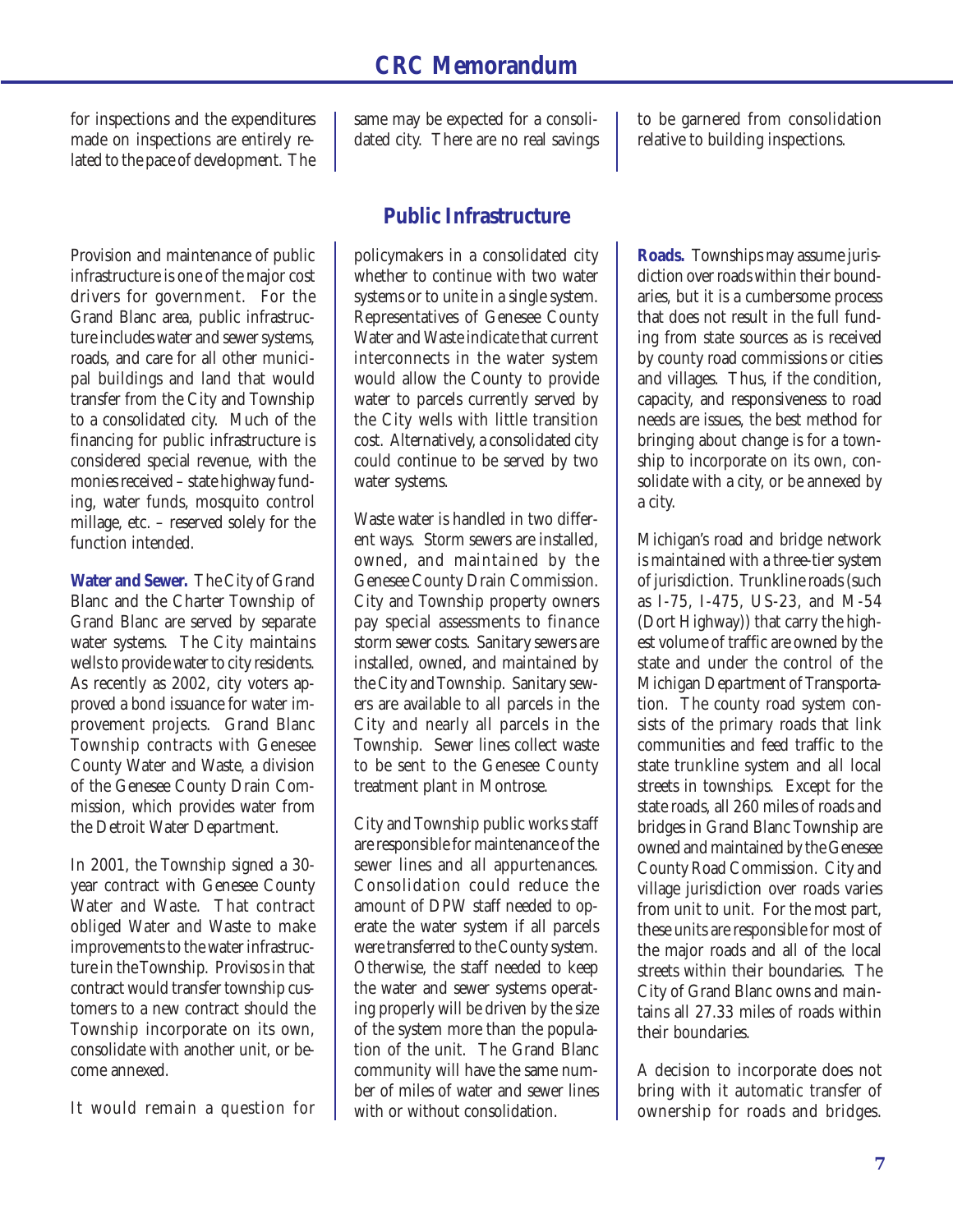Ownership of roads within the former township would remain with the county road commission until transfer can be negotiated with the new city. Such a transfer may be complicated by the condition of the roads or outstanding bonded indebtedness for recent improvements to the road.

The Genesee County Road Commission holds debt for recent improvements of several

roads in Grand Blanc Township. Roads for which there is not currently debt outstanding could be negotiated for transfer immediately. The timing of transfer in jurisdictional control over roads for which debt is outstanding is more difficult. Because state funding is paid based on the number of road miles in each jurisdiction, transferring away ownership of a road would also reduce funding dedicated to its repayment. One approach would be for the new city to pay off the outstanding debt for immediate transfer. Such a payment would require higher taxes to provide necessary funds. A preferred method would be to create a long-range plan for jurisdictional responsibility based on present and future travel patterns and population growth. As debt is retired, roads on this plan could be transferred.

Michigan is void of state laws to help in determining jurisdiction of roads, so city ownership of roads varies from unit to unit. Therefore, assumptions of the roads that would be transferred are necessary for this analysis. Since Grand Blanc would not be the first city in Michigan to incorporate from

| Table 2<br>Assumed Jurisdictional Responsibilities in for a Consolidated Grand Blanc |                                                                               |                                                                                     |                                                                                           |  |  |  |  |
|--------------------------------------------------------------------------------------|-------------------------------------------------------------------------------|-------------------------------------------------------------------------------------|-------------------------------------------------------------------------------------------|--|--|--|--|
| <b>County Major Roads</b><br>that should Remain<br><b>County Roads</b>               | <b>City Major Roads</b><br>that should be<br><b>Transferred to the County</b> | <b>County Local Streets</b><br>that should be Transferred<br>to a Consolidated City | <b>County Subdivision Streets</b><br>that should be Transferred<br>to a Consolidated City |  |  |  |  |
| Hill Road (from Mundy                                                                | Saginaw Road                                                                  | Hill Road (from Belsay Rd.                                                          | All subdivision streets                                                                   |  |  |  |  |
| Township to Belsay Rd)                                                               | <b>Grand Blanc Road</b>                                                       | to Atlas Township)                                                                  | in Township                                                                               |  |  |  |  |
| Saginaw Road                                                                         | Perry Road                                                                    | Reid Road                                                                           |                                                                                           |  |  |  |  |
| Grand Blanc Road                                                                     | <b>Holly Road</b>                                                             | McClandlish Road                                                                    |                                                                                           |  |  |  |  |
| Perry Road                                                                           |                                                                               | Pollock Road                                                                        |                                                                                           |  |  |  |  |
| Baldwin Road                                                                         |                                                                               | Cook Road                                                                           |                                                                                           |  |  |  |  |
| Porter Road                                                                          |                                                                               | <b>Embury Road</b>                                                                  |                                                                                           |  |  |  |  |
| Center Road                                                                          |                                                                               | Graytrax Road                                                                       |                                                                                           |  |  |  |  |
| Belsay Road                                                                          |                                                                               | <b>Gibson Road</b>                                                                  |                                                                                           |  |  |  |  |
| <b>Holly Road</b>                                                                    |                                                                               | Howe Road                                                                           |                                                                                           |  |  |  |  |
|                                                                                      |                                                                               | <b>Genes Road</b>                                                                   |                                                                                           |  |  |  |  |
|                                                                                      |                                                                               | Wakefield Road                                                                      |                                                                                           |  |  |  |  |
|                                                                                      |                                                                               | McWain Road                                                                         |                                                                                           |  |  |  |  |
|                                                                                      |                                                                               | <b>Halsey Road</b>                                                                  |                                                                                           |  |  |  |  |

a 36 square mile township, it is possible to look at cities such as Livonia, Portage, Sterling Heights, Kentwood, and Rochester Hills that incorporated in their entirety or as large remnants of townships. These cities and the roles of their county road commissions provide precedents for making assumptions of how jurisdictional control over Grand Blanc roads might take shape.

A common characteristic for these cities is that all local and secondary roads are under city ownership. Less universal, but clearly prevalent, is for county road commissions to have ownership of major roads as they traverse larger cities such as a consolidated Grand Blanc. The major exceptions to this arrangement are that Wayne County does not maintain roads within the City of Detroit; Kent County does not maintain roads within its major cities; and Genesee County does not have jurisdiction over any roads in Flint or Burton.

An engineering study and negotiations between the county road commission and the consolidated city would ultimately determine the future assignment of road jurisdiction, but for purpose of this study it is assumed that jurisdiction will follow the pattern of other large townships that have incorporated. Major county roads that intersect Grand Blanc Township or serve to feed traffic into what is now the City of Grand Blanc would remain under the jurisdiction of the Genesee County Road Commission. Major Grand Blanc City roads (Saginaw, Grand Blanc, Perry, and Holly) would be transferred to the Road Commission to provide continuity. All secondary and subdivision streets owned by the County Road Commission in the Township would be transferred to the consolidated city. All city secondary and subdivision streets would remain with the consolidated city.

Such an approach, with roads transferred over a period of time as outstanding debt for previous improvements is retired, would allow the new city to gradually build up the staff and equipment to care for roads. It would allow for a strategy for upgrading road conditions that addresses the needs of the worst roads in the initial transfer and the needs of other roads as they are transferred over time.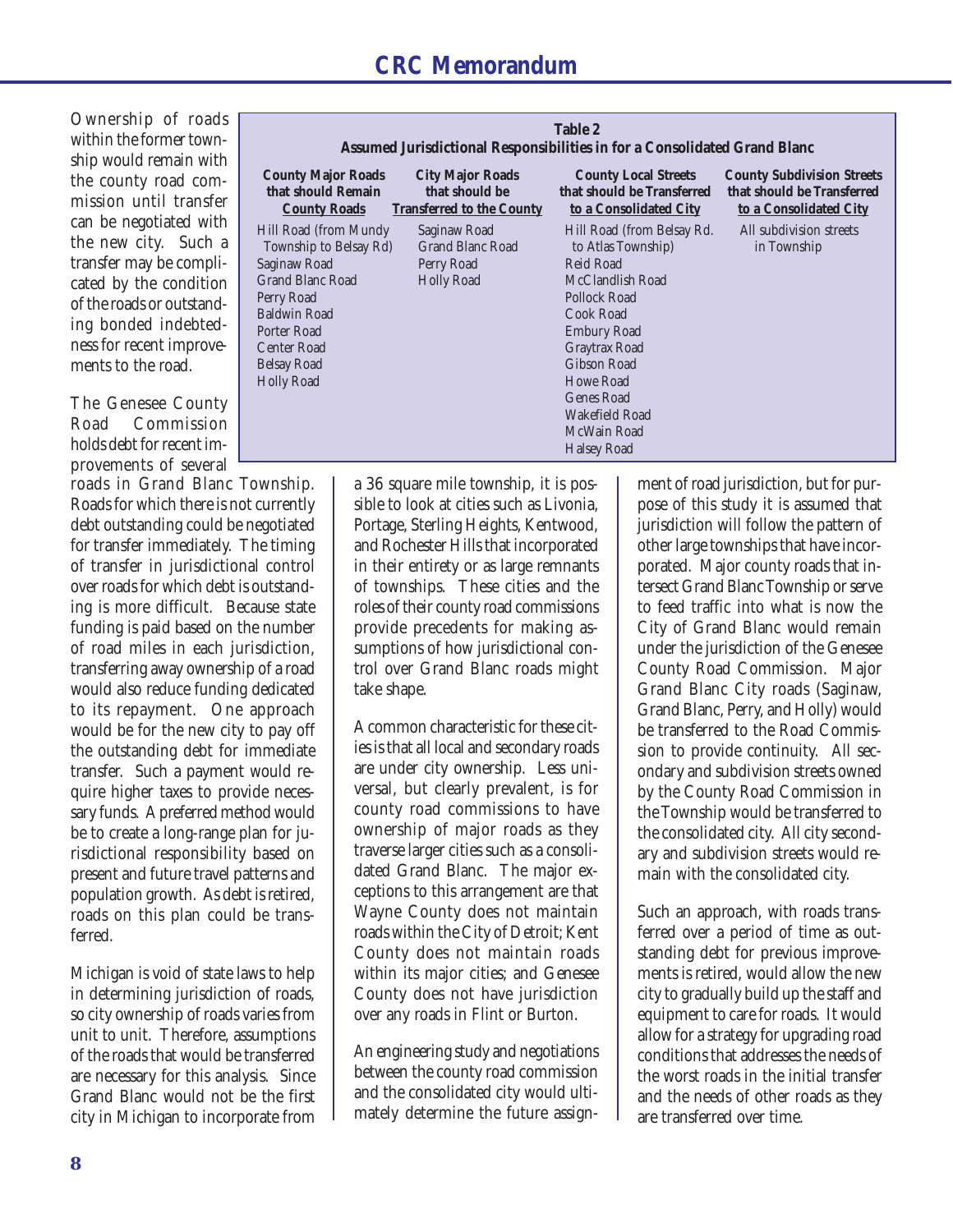The state formula for distributing funding for municipal roads uses population and the number of road miles in each jurisdiction. Applying the changes in population and the addition of mileage from what the City of Grand Blanc currently receives, an additional \$1.5 million can be expected in state funding. In total, a consolidated city can expect approximately \$1.7 million in state funding for care of roads. The level of millage necessary to provide sufficient funding ultimately would be decided by city policymakers, but a millage would almost certainly be desirable given the condition of many roads in the township. A 0.5 to 1 mill tax levy would allow the city to undertake programs of \$2.5 to \$3.0 million per year in maintaining and upgrading roads and bridges.

Neither the City nor the Township has facilities sufficient in size to house the staff of a consolidated city. Grand Blanc's city hall is sufficient for the needs of the city and its police department, but has little room to accommodate additional staff. The size of the Grand Blanc Township staff has grown in recent years to meet the added workload that accompanies growth in the township population. Township staff has grown to the level that current township offices will soon not be sufficient for their needs. Likewise, the township police department has grown in recent years to the point that the space in township offices allocated to it is no longer sufficient. The Township has been accumulat-

**Other.** The cost and staffing requirements for many of the other tasks performed by the public works departments are driven by the geographic areas covered, the number of parcels of property in each unit, and the population served. While economies of scale can be achieved in the supervisory positions, administrative staff, and support personnel that keep trucks on the road and equipment in working order, the size of the staff is not likely to change to maintain the status quo. However, if city policymakers opt to pursue a level of services close to that currently provided to city residents throughout the new city, large increases in staff and expenditures would be required.

**Summary.** The City currently employs 7 FTEs for all Public Works tasks; the Township employs 17 FTEs.

#### **Facilities**

ing property for several years and setting aside funds to construct larger township offices and a police headquarters sufficient to house the larger staffs.

Consolidation could result in the use of existing space for new purposes and construction of new facilities to meet the needs of a larger, and growing, city workforce. While the current city hall would not be sufficient to house a larger city staff, its central location should make it a prime candidate to house a consolidated police department. This building has radio equipment, detention facilities, and other infrastructure necessary for a police department. Space currently used for

It can be expected that 10-12 additional employees could be needed to handle the work associated with roads that would be gained under the assumed scenario. Since Grand Blanc Township is a rare township that uses its own resources to plow subdivision streets, existing equipment of the two departments will go far in meeting the needs of a consolidated department. One or two tandem-axle trucks may be necessary additions for maintaining some of the higher volume secondary roads.

While a consolidated city may not be able to provide the level of public services to which residents of the City of Grand Blanc have grown accustomed, it can be expected that services could be provided on a level that residents of other cities enjoy.

general city operations could be converted for use by the command officers and staff in a larger department. This location would allow for a central location to respond to needs in all parts of the city with the shortest possible response times.

Cities generally locate their offices close to the geographic center of their unit. This should still be preferred, but the Township's land holdings and plans to construct facilities close to its current facilities in the northwest corner of the township means that transition to a larger city workforce could occur with little cost to taxpayers.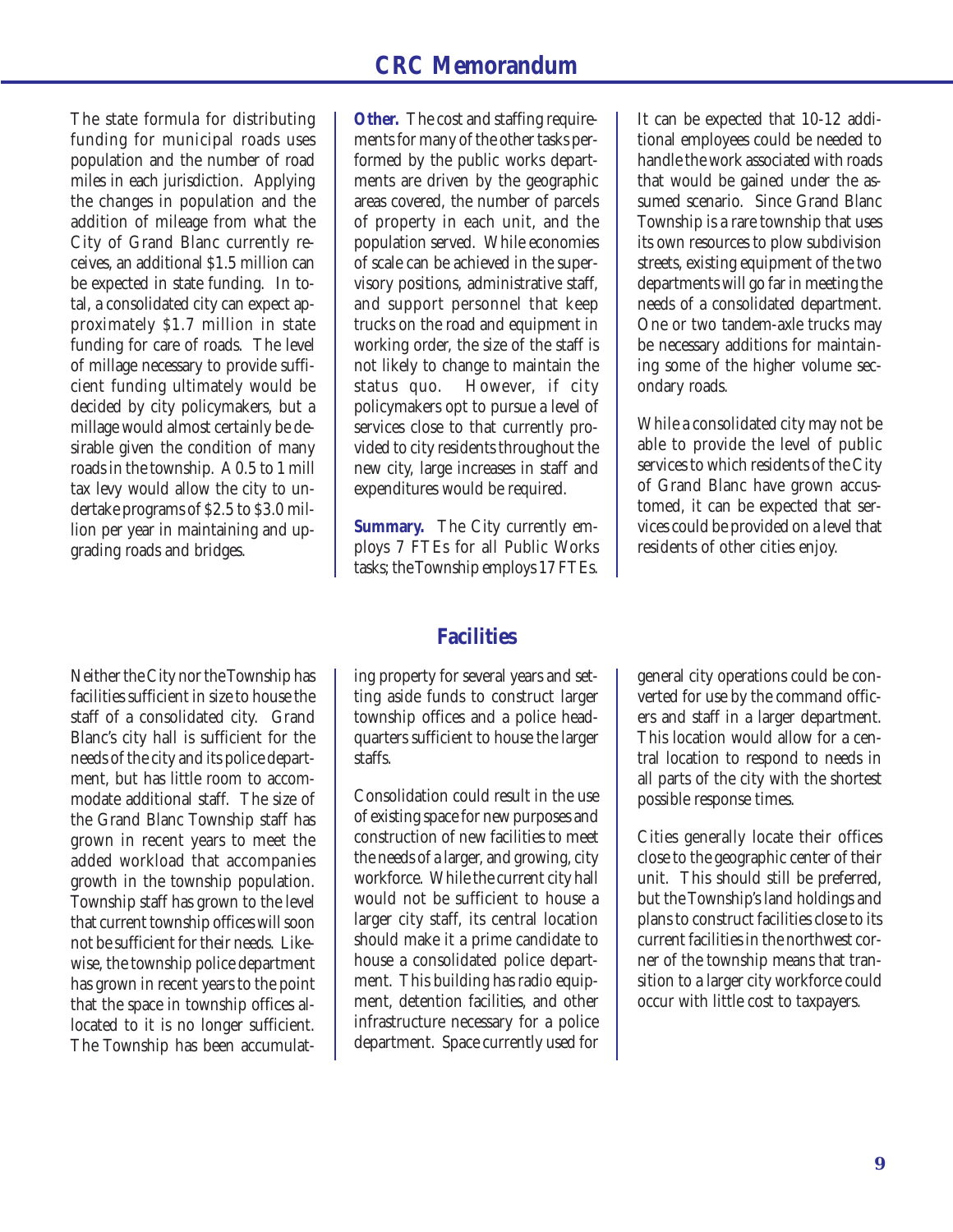#### **Financial Issues**

Cities and townships receive revenues from many sources: federal, state and local. Cities have a wider range of sources and the ability to tax at higher rates, but provisions may be written into city charters limiting the flexibility of individual cities.

**State Funds.** For most townships in Michigan, incorporation would result in a significant increase in state revenue sharing revenues due to sections in the distribution formula that benefit cities over townships. However, those provisions recognize that many townships operate as a city in everything but name. Because the Township provides water and sewer, police protection, and fire prevention, state revenue sharing distributions treat Grand Blanc Township as though it is a city. The net result of consolidation is that aggregate payments to the City and Township would roughly equal what would be paid to a consolidated city.

Highway funding would be another major source of revenue for a consolidated city. The transfer of jurisdiction of roads currently classified as county local roads and subdivision streets to the city, in conjunction with the transfer of city major roads to the county road commission would result in a net gain of \$1.5 million in state funding to the new city. Added to funding the City currently receives for its local streets, the new city could be expected to receive \$1.7 million in

| <b>Table 3</b>                            |                                                                                                                |                |                             |                |  |  |  |
|-------------------------------------------|----------------------------------------------------------------------------------------------------------------|----------------|-----------------------------|----------------|--|--|--|
|                                           | City of Grand Blanc and Grand Blanc Township Total Revenue (Fiscal Year 2002-03)<br><b>City of Grand Blanc</b> |                |                             |                |  |  |  |
|                                           |                                                                                                                |                | <b>Grand Blanc Township</b> |                |  |  |  |
|                                           | <b>Amount</b>                                                                                                  | <b>Percent</b> | <b>Amount</b>               | <b>Percent</b> |  |  |  |
| <b>Local Sources:</b>                     |                                                                                                                |                |                             |                |  |  |  |
| <b>Property Tax</b>                       | \$2,921,012                                                                                                    | 47.3%          | \$5,909,327                 | 48.4%          |  |  |  |
| Licenses & Permits                        | 99,301                                                                                                         | 1.6%           | 1,216,745                   | 10.0%          |  |  |  |
| <b>Charges for Services</b>               | 419,007                                                                                                        | 6.9%           | 1,168,050                   | 9.6%           |  |  |  |
| Fines & Forfeits                          | 33,976                                                                                                         | 0.6%           | 126,275                     | 1.0%           |  |  |  |
| Interest                                  | 66,202                                                                                                         | 1.1%           | 123,202                     | 1.0%           |  |  |  |
| <b>Other Local Revenues</b>               |                                                                                                                | $0.0\%$        | 321,035                     | 2.6%           |  |  |  |
| <b>Total Local Sources</b>                | \$3,539,498                                                                                                    | 57.3%          | \$8,864,634                 | 72.7%          |  |  |  |
| <b>Federal Sources:</b>                   |                                                                                                                |                |                             |                |  |  |  |
| <b>Highway Funding</b>                    | 650,120                                                                                                        | 10.5%          |                             |                |  |  |  |
| <b>Community Development Block Grant</b>  | 102,618                                                                                                        | 1.7%           |                             |                |  |  |  |
| Other                                     | 68,260                                                                                                         | 1.1%           |                             |                |  |  |  |
| <b>Total Federal Sources</b>              | \$820,998                                                                                                      | 13.3%          | $S -$                       |                |  |  |  |
| <b>State Sources:</b>                     |                                                                                                                |                |                             |                |  |  |  |
| <b>Unrestricted State Revenue Sharing</b> | 787,975                                                                                                        | 12.8%          | \$2,889,369                 | 23.7%          |  |  |  |
| Michigan Transportation Fund              | 475,915                                                                                                        | 7.7%           |                             | $0.0\%$        |  |  |  |
| <b>Police Grants</b>                      |                                                                                                                |                | 111,653                     | 0.9%           |  |  |  |
| Liquor License                            |                                                                                                                |                | 15,215                      | 0.1%           |  |  |  |
| <b>Total State Sources</b>                | \$1,263,890                                                                                                    | 20.5%          | \$3,016,237                 | 24.7%          |  |  |  |
| <b>Local Intergovernmental Transfers:</b> | \$517,653                                                                                                      | 8.4%           | $S -$                       |                |  |  |  |
| <b>Other Revenues</b>                     |                                                                                                                |                |                             |                |  |  |  |
| <b>Special Assessments</b>                | $S -$                                                                                                          |                | \$126,973                   | 1.0%           |  |  |  |
| Other                                     | 31,950                                                                                                         | 0.5%           | 61,424                      | 0.5%           |  |  |  |
| <b>Refunds and Rebates</b>                |                                                                                                                |                |                             |                |  |  |  |
| Police                                    |                                                                                                                |                | 79,502                      | 0.7%           |  |  |  |
| School Summer tax collection fees         |                                                                                                                |                | 48,199                      | 0.4%           |  |  |  |
| <b>Total Other Revenues</b>               | 31,950<br>Ś                                                                                                    | 0.5%           | 316,098<br>S                | 2.6%           |  |  |  |
| <b>Grand Total Revenues</b>               | \$6,173,989                                                                                                    | 100.00%        | \$12,196,969                | 100.00%        |  |  |  |

Sources: City of Grand Blanc, Comprehensive Annual Financial Report, Fiscal Year Ending May 31, 2003; Charter Township of Grand Blanc, Comprehensive Annual Financial Report, Fiscal Year Ended December 31, 2003.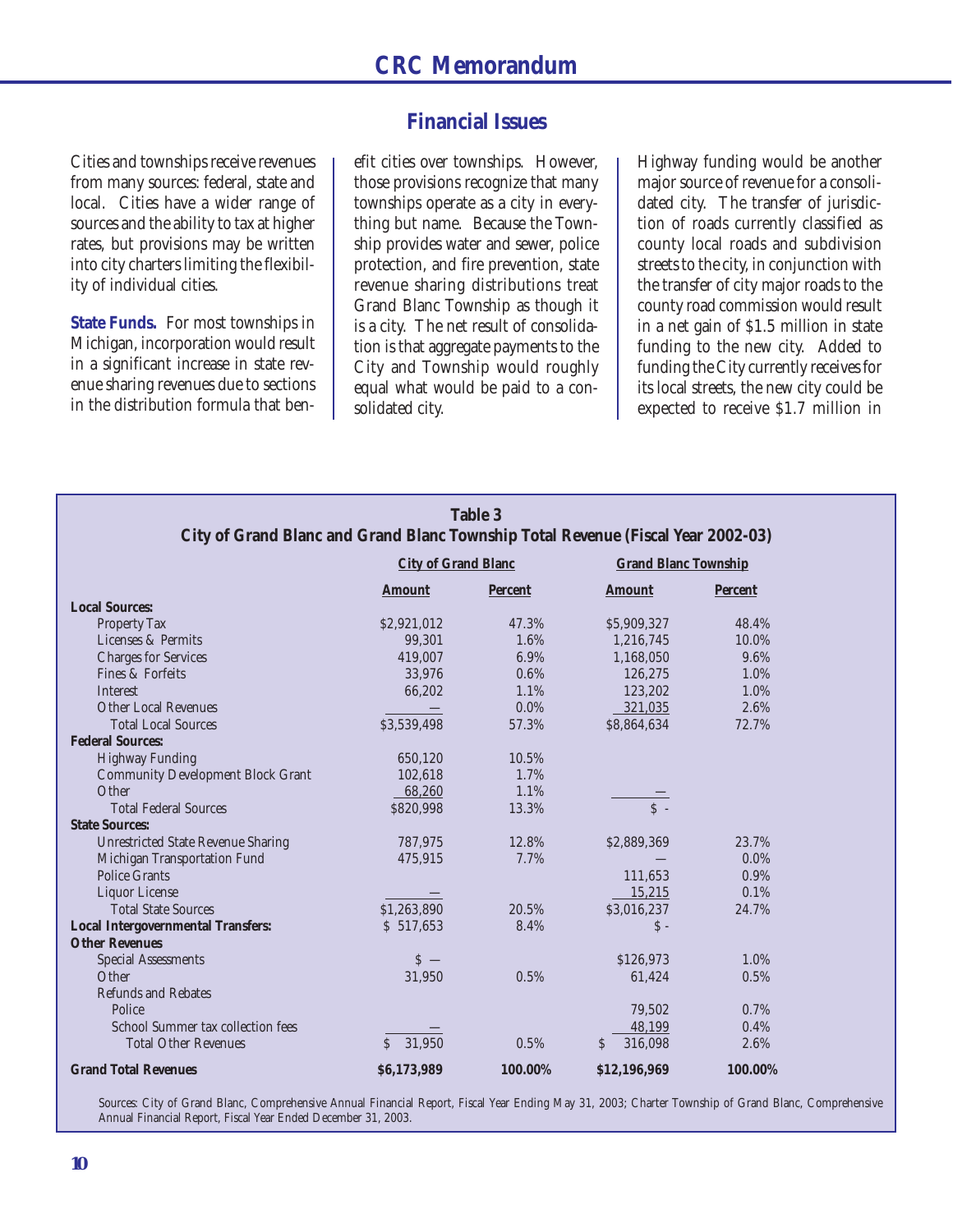state funding for roads. That sum, however, probably would not be sufficient to properly care for roads, especially with the condition of some township roads. Many Michigan cities levy a tax to provide the extra funding to provide quality roads. This is currently the practice in the City of Grand Blanc. The necessary tax rate would depend on what roads are ultimately transferred and the amount of work necessary to bring the poorest roads into good condition.

**Non-tax Sources.** It can be expected that the combined revenues for most non-property tax sources would remain unchanged for a consolidated city. Revenues for licenses and permits, charges for services, and fines would not experience change simply due to consolidation. Special assessments collected by the Township for refuse collection could be expected to end with funding of that function transferred to the general fund.

**City of Grand Blanc.** Overall, the City of Grand Blanc is a \$6 million per year operation with local sources contributing more than 57 percent of that total. Property taxes comprised more than 80 percent of local revenues. As of Fiscal Year 2003, the City levied 9.95 mills for general operating purposes, 1.00 mill for street improvements, 0.9852 mill for parks, and 0.4 mill for debt service. This 13.1352 mill (\$13.14 per \$1,000 of taxable value) levy yielded \$2.9 million in revenue. The City also receives state funds in the form of unrestricted state revenue sharing and funding for care of city roads. Federal funds are paid to the City for road care and in the form of Community Development Block Grants.

**Grand Blanc Township.** Operation of the Charter Township of Grand Blanc requires more than \$11 million in revenues, with local sources contributing about two-thirds of the total. Property taxes account for twothirds of local sources. In Fiscal Year 2003, Grand Blanc Township levied 3.9806 mills for general operating purposes, 0.9159 mills for police protection, 0.1500 mills dedicated for mosquito control, and 0.4153 mills for debt service. This 5.4613 mill (\$5.46 per \$1,000 TV) levy yielded \$5.9 million in revenue. All outstanding debt has been retired since the conclusion of FY2003, thus removing 0.4153 mill from the tax levy. The second largest source of revenue for the Township is unrestricted state revenue sharing. Because the Township does not own or maintain roads, no state or federal funding is received for road funding.

**A New Tax Rate.** A new city would begin only with requirements to retire outstanding debt. The levy of property taxes at specific rates and for specific purposes would rest with policymakers elected to lead a consolidated city. As discussed above, it would be advisable to levy a tax for street improvements. Expansion of the City parks levy to the township or expansion of the Township mosquito control millage into the City would provide continued funding for the programs that have been deemed important in past elections. It should be noted however, that dedicated funding of these select items would result in a higher overall tax rate than if they were brought into the new city's

general fund to be weighed against other funding needs that compete for taxpayer dollars.

The balance of revenues needed to finance operations of a consolidated city would come from general operating taxes. Our analysis finds that the cost of a consolidated city would not be significantly different from the aggregate of cost of operating the City and Township individually.

Individually, the City and Township have strong tax bases for their relative sizes. Because 82 percent of the \$1.45 billion combined tax base for the two units is located in Grand Blanc Township, consolidation would allow for an immediate reduction in taxes for city taxpayers and a minor tax increase for township taxpayers. Given the level of services assumed in this analysis, and with the assumptions of continued funding from non-tax sources, such as state revenue sharing and charges for service, a tax levy of 6.5 to 7 mills should provide sufficient funding to operate a consolidated city.

Current federal tax laws permit property taxes paid to state and local governments to be used as a deduction on federal income tax returns. These provisions would help to offset any tax rate increases for township residents.

**Debt.** The Township has recently retired the last of its outstanding debt. The City continues to finance debt, mostly for improvements to the water system authorized in 2002. This debt could be internalized in the City water billing system or converted to a special assessment collected on properties within the current city.